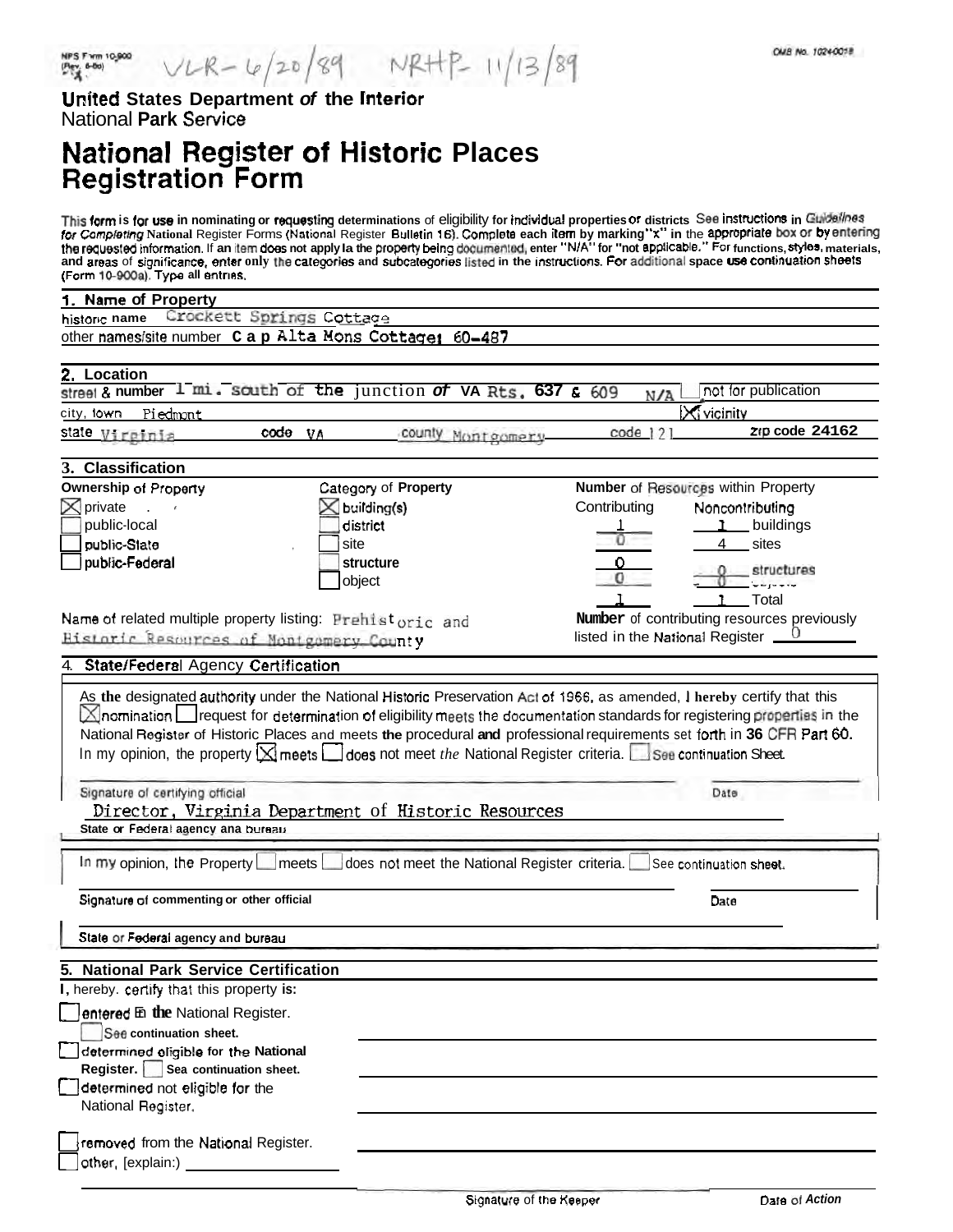| 6. Function or Use                                                          |                                                                           |  |  |  |  |
|-----------------------------------------------------------------------------|---------------------------------------------------------------------------|--|--|--|--|
| Historic Functions (enter categories from instructions)<br>DOMESTIC: hotel  | Current Functions (enter categories from instructions).<br>DOMESTIC: camp |  |  |  |  |
| HEALTH CARE: resort                                                         | VACANT/NOT IN USE                                                         |  |  |  |  |
| 7. Description                                                              |                                                                           |  |  |  |  |
| <b>Architectural Classification</b><br>(enter categories from instructions) | Materials (enter categories from instructions)                            |  |  |  |  |
|                                                                             | BRICK<br>foundation                                                       |  |  |  |  |
| OTHER: double-cell cottage                                                  | weatherboard<br>WOOD:<br>walls                                            |  |  |  |  |
|                                                                             | METAL: tin<br>roof                                                        |  |  |  |  |
|                                                                             | . other <sub>-</sub>                                                      |  |  |  |  |

**Describe present and historic physical appearance.** 

The two-room, one-story cottage is situated to the northeast of the site of the **Crockett Springs Hotel at the mouth of Bishop Hollow. The four-bay structure is supported on brick piers.** The **two rooms we divided by a** partition **incorporating <sup>a</sup>**chfmney **with bracketed mantels.** The **building has six-over-six double-hung sash windows flanking a pair of doors with transoms in the center bays, Door and window**  trim **are reeded on the exterior and the exposed** rafter **ends are beveled for a decrative** effect. **The** front **{southwest) and the** northwest **ends** *are* **sheltered by a porch** with **flat decorative wod psts and a square baluster railing. The rear (northeast) facade has the same piercings as** *the* front. **A small** frame **shed has been added near the southeast corner,** The **building is in reasonably good condition although it has not been used** for **several decades. A nearby modern privy is** noncon**tributing.**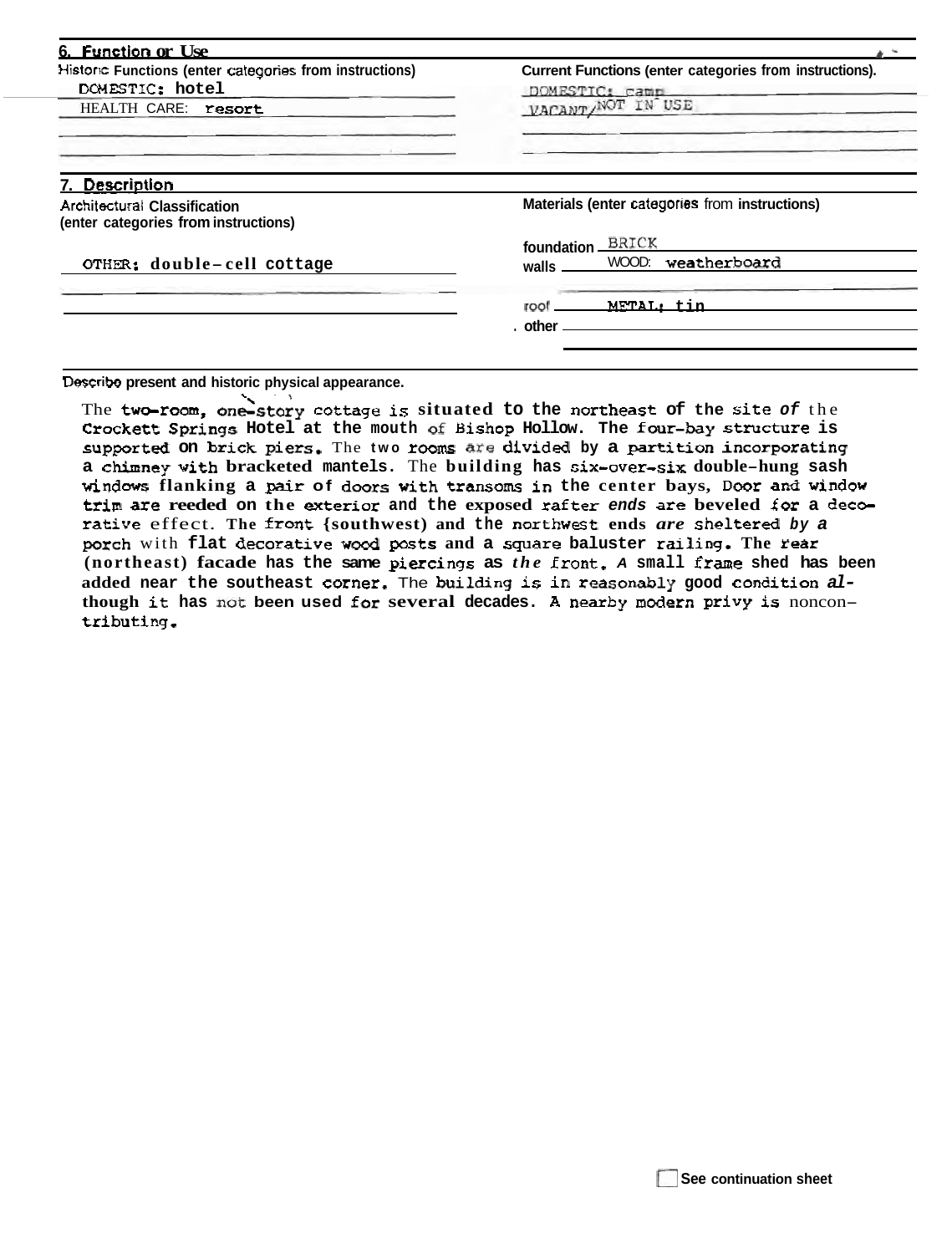| Certifying official has considered the significance of this property in relation to other properties: |  | nationally | h.                     | statewide |                                    | <b>X</b> locally     |                          |  |
|-------------------------------------------------------------------------------------------------------|--|------------|------------------------|-----------|------------------------------------|----------------------|--------------------------|--|
| Applicable National Register Criteria A B                                                             |  |            | $\boxtimes$ c $\Box$ p |           |                                    |                      |                          |  |
| Criteria Considerations (Exceptions) A B DC D DE DF G                                                 |  |            |                        |           |                                    |                      |                          |  |
| Areas of Significance (enter categories from instructions)<br><b>ARCHITECTURE</b>                     |  |            |                        |           | Period of Significance<br>ca. 1889 |                      | Significant Dates<br>N/A |  |
|                                                                                                       |  |            |                        |           | N/A                                | Cultural Affiliation |                          |  |
| Significant Person<br>N/A                                                                             |  |            |                        |           | unknown                            | Architect/Builder    |                          |  |

State significance of property, and justify criteria, criteria considerations, and areas and periods of significance noted above.

The Crockett Springs Cottage is significant under criterion C as a rare example of resort architecture from the late nineteenth century. It is one of few surviving structures from the large number of resorts within the county. It takes a familiar double-cell form, not unlike a late nineteenth-century cottage at Yellow Sulphur Springs. Although not in use at this time, the building retains its significant form and decorative elements and is in structurally sound condition.

Crockett Springs opened in 1889 on the South Fork of the Roanoke River, several miles upstream from Alleghany Springs. It operated under the ownership of the newly formed Virginia Arsenic Bromide and Lithia Springs Company, A 2 1/2-story frame hotel was built in 1889. The company operated at a loss for some years but the resort's financial condition improved by the end of the century just as the county's two largest springs resorts went out of business. Crockett Springs advertised that its waters, which contained arsenic, bromide, magnesium, and lithium, were efficacious in treating eczema and other skin diseases, rheumatism, arthritis, kidney ailments, insomnia, and nervousness (Bengochea et al, p. 40-47). Today only the tworoom cottage and a modern privy remain at the site. The springs property has been incorporated into a camp operated by the Methodist Church. Crockett Springs was the last of an important group of springs resorts to open in Montgomery County, including the Yellow Sulphur Springs, the Montgomery White Sulphur Springs, the Alleghany Springs, and the Carper Alleghany Lithia Springs. The Crockett Springs went out of business in 1939 (Sublette).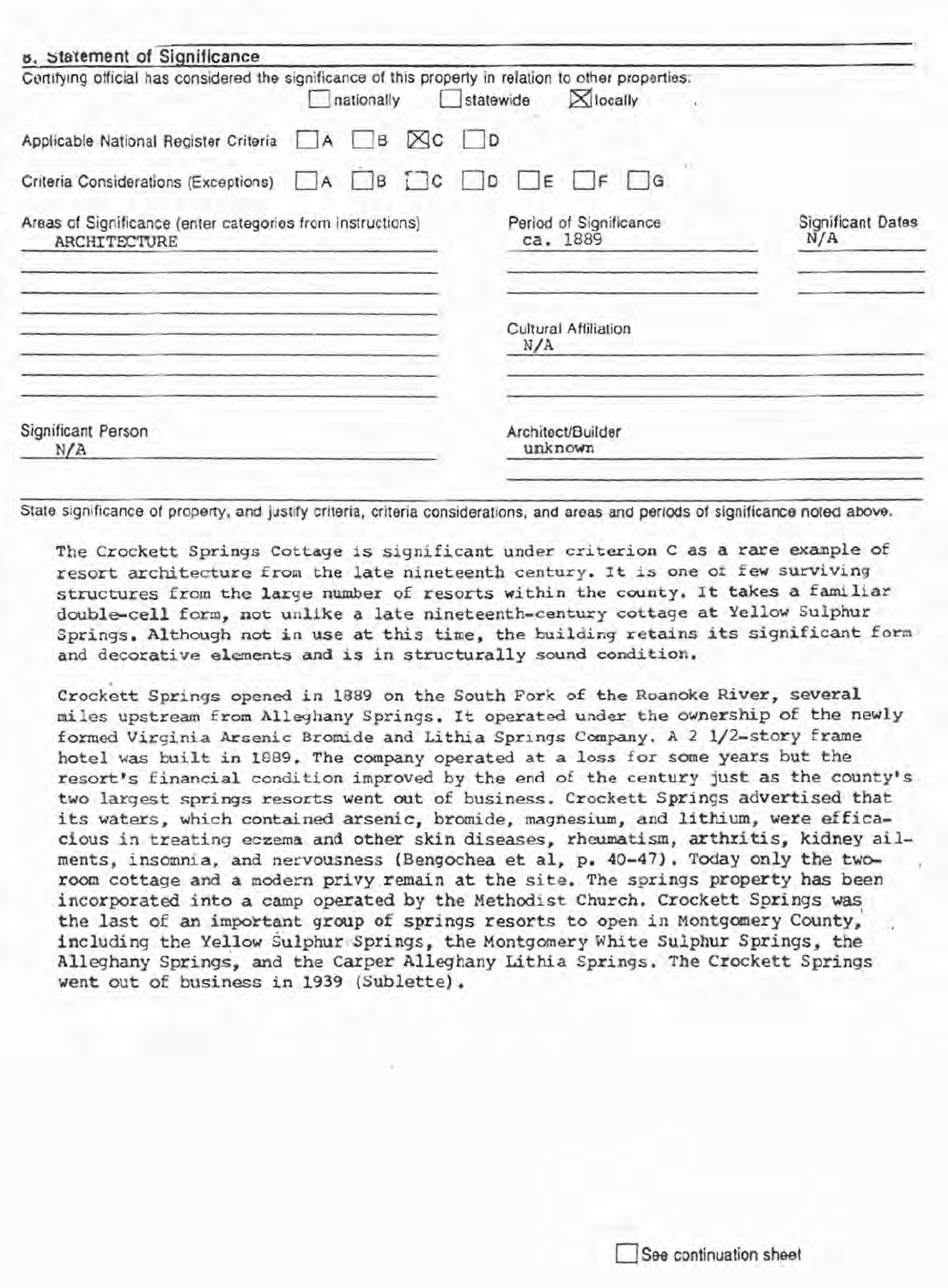| 9. Major Bibliographical References                                                                                                                         |                                                                                     |
|-------------------------------------------------------------------------------------------------------------------------------------------------------------|-------------------------------------------------------------------------------------|
| Bengochea, Arthur S. et al. "Springs of Montgomery County." Paper submitted for<br>History 4120, Virginia Polytechnic Institute and State University, 1976. |                                                                                     |
| Sublette, Margaret C. Personal correspondence with G. Worsham, 20 September 1977.                                                                           |                                                                                     |
|                                                                                                                                                             |                                                                                     |
|                                                                                                                                                             |                                                                                     |
|                                                                                                                                                             |                                                                                     |
|                                                                                                                                                             |                                                                                     |
|                                                                                                                                                             |                                                                                     |
|                                                                                                                                                             | See continuation sheet                                                              |
| Previous documentation on file (NPS):                                                                                                                       |                                                                                     |
| preliminary determination of individual listing (36 CFR 67)<br>has been requested                                                                           | Primary location of additional data:<br>$\times$ State historic preservation office |
| previously listed in the National Register                                                                                                                  | Other State agency                                                                  |
| previously determined eligible by the National Register                                                                                                     | Federal agency                                                                      |
| designated a National Historic Landmark<br>recorded by Historic American Buildings                                                                          | Local government<br>University                                                      |
| Survey #                                                                                                                                                    | Other                                                                               |
| recorded by Historic American Engineering                                                                                                                   | Specify repository:                                                                 |
| Record #                                                                                                                                                    | Virginia Department of Historic Resources                                           |
|                                                                                                                                                             | 221 Governor Street                                                                 |
| 10. Geographical Data                                                                                                                                       | Richmond, Virginia 23219                                                            |
| Less than one acre.<br>Acreage of property                                                                                                                  |                                                                                     |
|                                                                                                                                                             |                                                                                     |
| UTM References                                                                                                                                              |                                                                                     |
| $5 6 6 ^{3}$ 2 0<br>4105300<br>A[1,7]                                                                                                                       | BI<br>Northing                                                                      |
| Northing<br>Zone<br>Easting                                                                                                                                 | Easting<br>Zone                                                                     |
| С                                                                                                                                                           | D                                                                                   |
|                                                                                                                                                             | See continuation sheet                                                              |
| 11.3                                                                                                                                                        |                                                                                     |
| Verbal Boundary Description                                                                                                                                 |                                                                                     |
| Beginning at point A 10 feet north and 35 feet west of the northwest corner of the                                                                          |                                                                                     |
| building, thence east 65 feet along the slope of the hill to point B, thence south                                                                          |                                                                                     |
| 105 feet along slope to point C, thence west 55 feet along slope to point D, thence                                                                         |                                                                                     |
| north 110 feet along the east side of road to the point of origin.                                                                                          |                                                                                     |
|                                                                                                                                                             | See continuation sheet                                                              |
|                                                                                                                                                             |                                                                                     |
| <b>Boundary Justification</b>                                                                                                                               |                                                                                     |
| The boundaries were chosen to include the cottage, privy, and landscape features                                                                            |                                                                                     |
| associated with the domestic space.                                                                                                                         |                                                                                     |
|                                                                                                                                                             | See continuation sheet                                                              |
|                                                                                                                                                             |                                                                                     |
| 11. Form Prepared By                                                                                                                                        |                                                                                     |
| name/title Gibson Worsham                                                                                                                                   |                                                                                     |
| organization Gibson Worsham, Architect                                                                                                                      | date June 1988                                                                      |

| street & number Route 2, Yellow Sulphur Springs | telephone (703) 552-4730 |                |  |  |  |
|-------------------------------------------------|--------------------------|----------------|--|--|--|
| city or town Christiansburg                     | state Virginia           | zip code 24073 |  |  |  |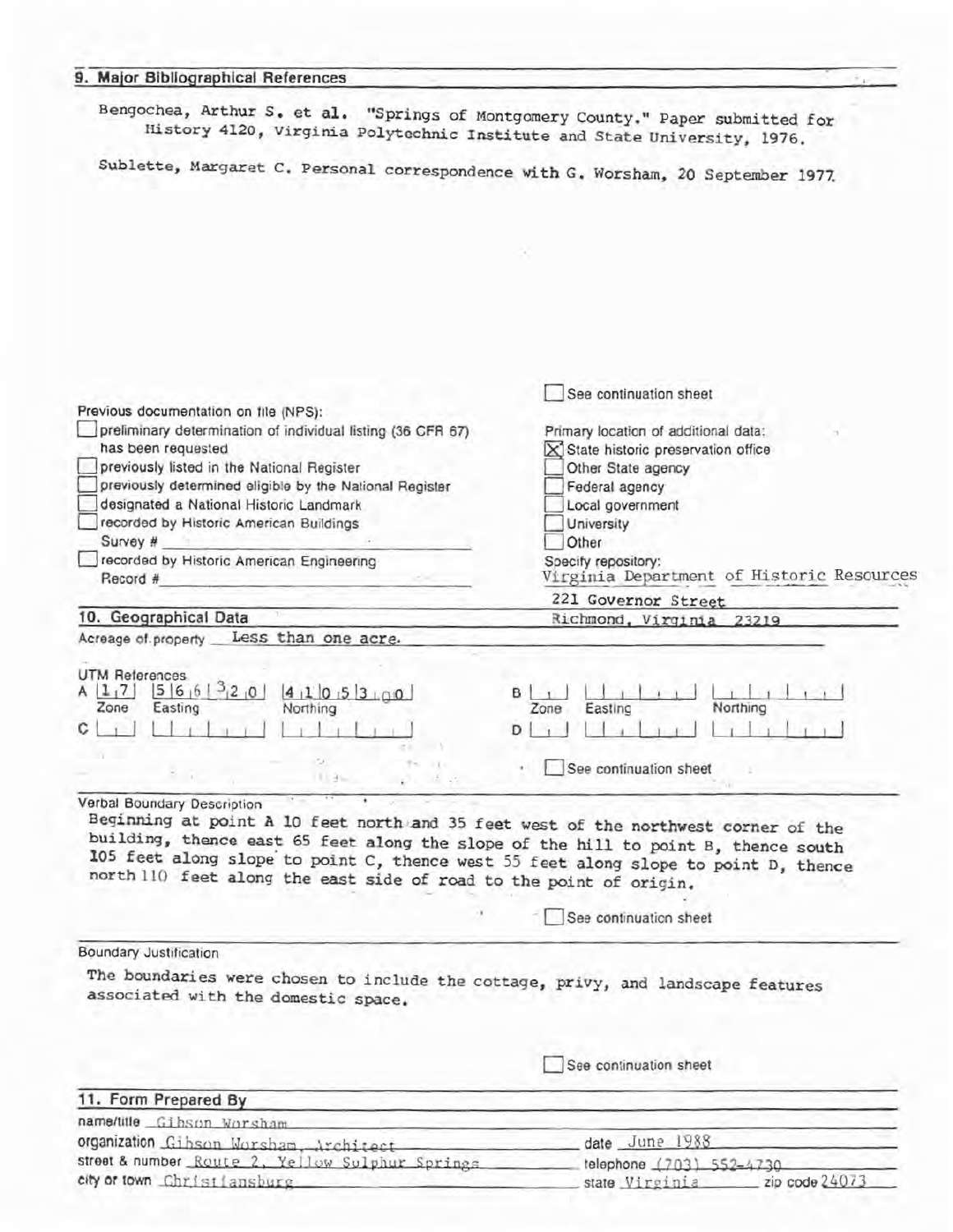



 $\sim$   $\omega_{\perp}$   $^{-1}$